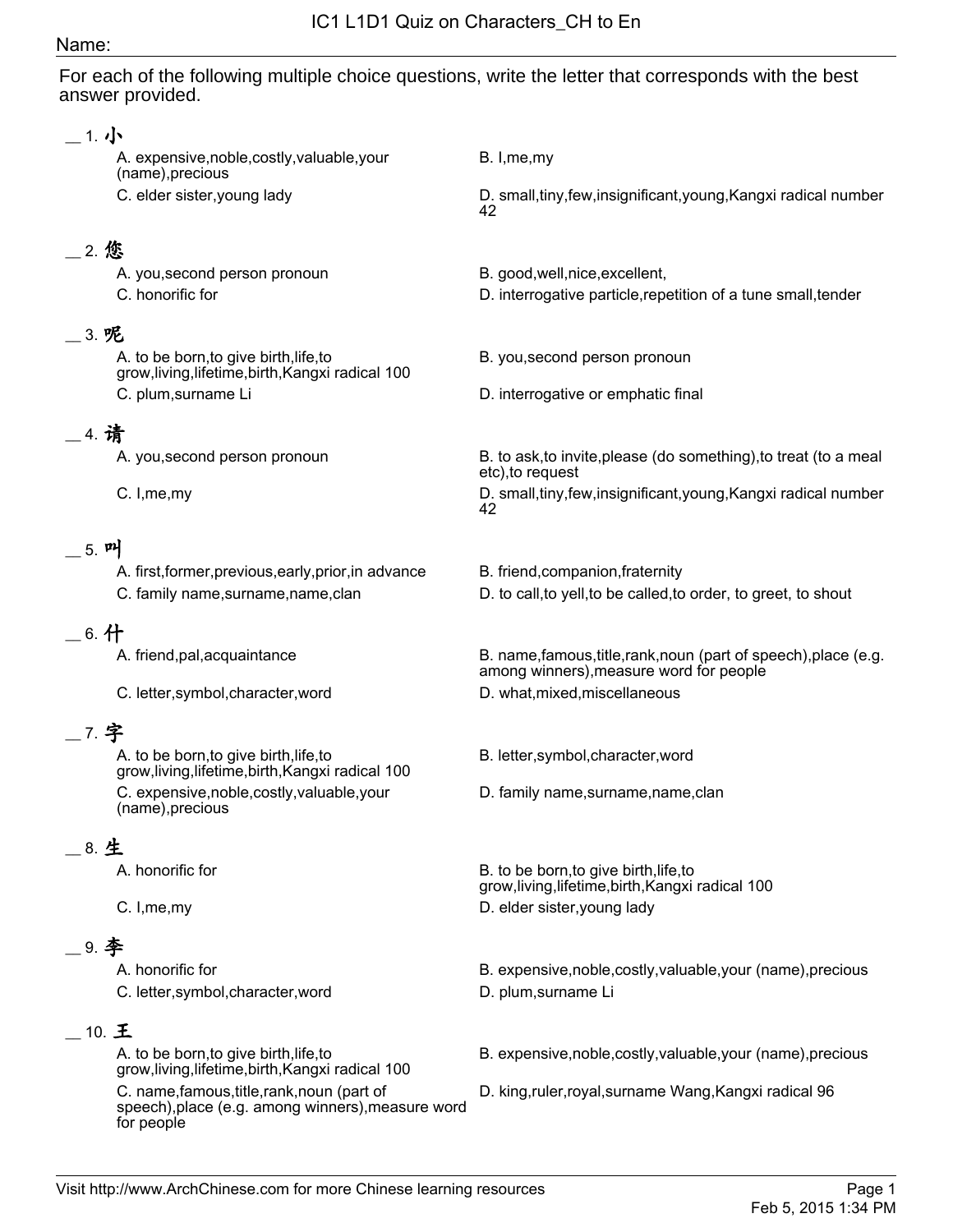### Name:

| 11. 好         |                                                                                                                          |                                                                                                                         |
|---------------|--------------------------------------------------------------------------------------------------------------------------|-------------------------------------------------------------------------------------------------------------------------|
|               | A. friend, pal, acquaintance<br>C. I, me, my                                                                             | B. expensive, noble, costly, valuable, your (name), precious<br>D. good, well, nice, excellent,                         |
| __ 12. 姓      |                                                                                                                          |                                                                                                                         |
|               | A. good, well, nice, excellent,<br>C. family name, surname, name, clan                                                   | B. I, me, my<br>D. interrogative particle, repetition of a tune small, tender                                           |
| 13. 姐         |                                                                                                                          |                                                                                                                         |
|               | A. elder sister, young lady                                                                                              | B. I, me, my                                                                                                            |
|               | C. interrogative particle, repetition of a tune<br>small, tender                                                         | D. letter, symbol, character, word                                                                                      |
| $-$ 14. 么     |                                                                                                                          |                                                                                                                         |
|               | A. to be born, to give birth, life, to<br>grow, living, lifetime, birth, Kangxi radical 100                              | B. interrogative particle, repetition of a tune small, tender                                                           |
|               | C. first, former, previous, early, prior, in advance                                                                     | D. interrogative or emphatic final                                                                                      |
| - 15. 问       |                                                                                                                          |                                                                                                                         |
|               | A. you, second person pronoun                                                                                            | B. to be born, to give birth, life, to                                                                                  |
|               |                                                                                                                          | grow, living, lifetime, birth, Kangxi radical 100                                                                       |
|               | C. interrogative or emphatic final                                                                                       | D. to ask about, to inquire after, to ask                                                                               |
| _16. 我        |                                                                                                                          |                                                                                                                         |
|               | A. honorific for                                                                                                         | B. friend, pal, acquaintance                                                                                            |
|               | C. I, me, my                                                                                                             | D. expensive, noble, costly, valuable, your (name), precious                                                            |
| __ 17. 贵      |                                                                                                                          |                                                                                                                         |
|               | A. you, second person pronoun                                                                                            | B. expensive, noble, costly, valuable, your (name), precious                                                            |
|               | a meal etc), to request                                                                                                  | C. to ask, to invite, please (do something), to treat (to D. interrogative particle, repetition of a tune small, tender |
|               |                                                                                                                          |                                                                                                                         |
| 18. 你         | A. honorific for                                                                                                         | B. I, me, my                                                                                                            |
|               | C. you, second person pronoun                                                                                            | D. interrogative particle, repetition of a tune small, tender                                                           |
|               |                                                                                                                          |                                                                                                                         |
| 19. $\hat{Z}$ |                                                                                                                          |                                                                                                                         |
|               | A. plum, surname Li                                                                                                      | B. expensive, noble, costly, valuable, your (name), precious                                                            |
|               | C. small, tiny, few, insignificant, young, Kangxi radical<br>number 42                                                   | D. name, famous, title, rank, noun (part of speech), place (e.g.<br>among winners), measure word for people             |
| _20. 友        |                                                                                                                          |                                                                                                                         |
|               | A. first, former, previous, early, prior, in advance                                                                     | B. friend, companion, fraternity                                                                                        |
|               | C. I, me, my                                                                                                             | D. what, mixed, miscellaneous                                                                                           |
| __21. 先       |                                                                                                                          |                                                                                                                         |
|               | A. to ask, to invite, please (do something), to treat (to B. family name, surname, name, clan<br>a meal etc), to request |                                                                                                                         |
|               | C. name, famous, title, rank, noun (part of<br>speech), place (e.g. among winners), measure word<br>for people           | D. first, former, previous, early, prior, in advance                                                                    |
|               |                                                                                                                          |                                                                                                                         |